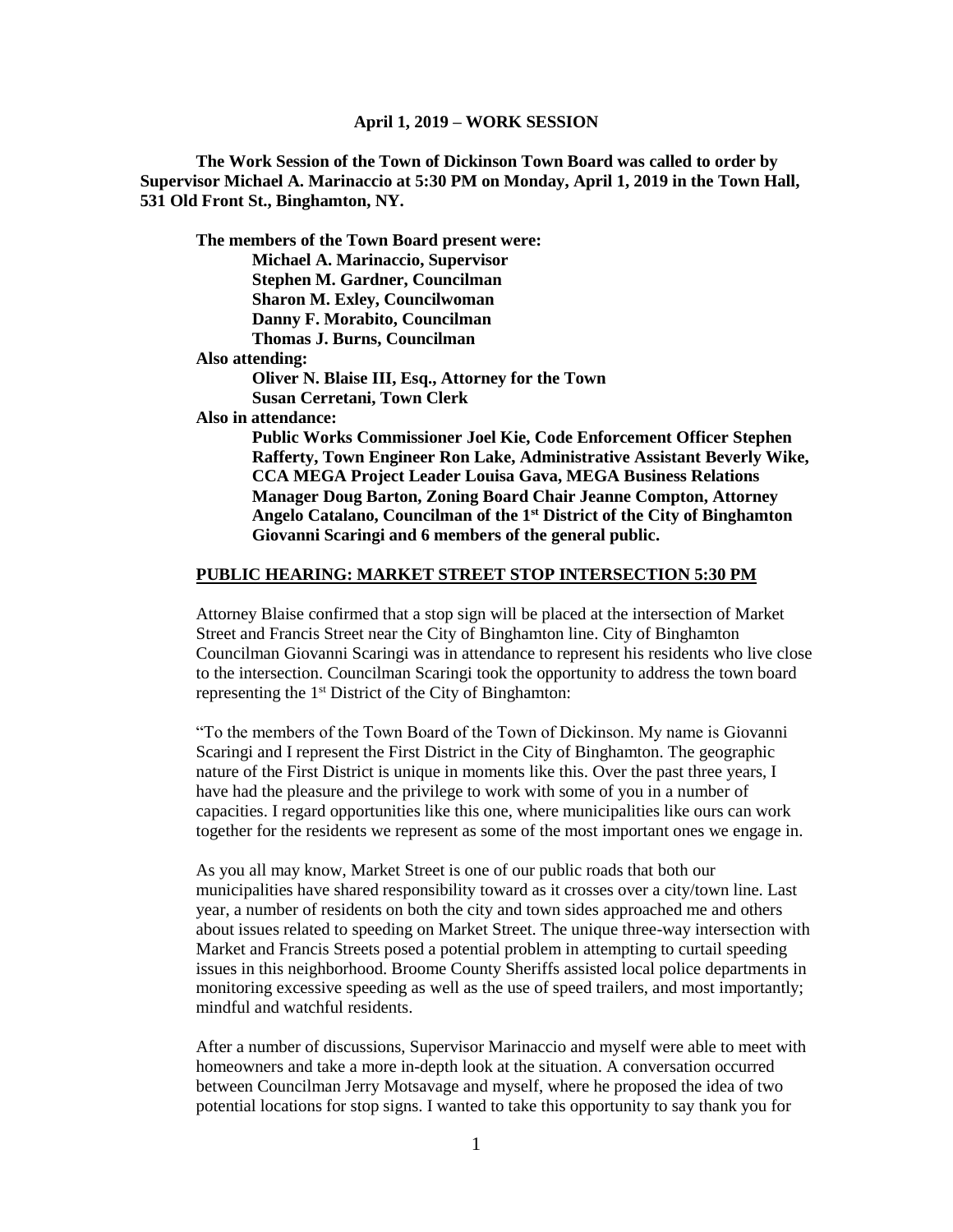the opportunity to work together on this issue, for proactively placing the safety of our neighborhoods and residents first, and publicly show support in this public hearing for the stop sign in question, on Market Street."

Mr. Jerry Motsavage, a resident of 14 Market Street, presented a petition of support (attached) to the town board, signed by nine residents:

A Local Law entitled "A Local Law Amending Section 528-32 Regarding the Placement of a Stop Intersection at Market Street with Francis Street." This Local Law would protect the health, safety and welfare of the residents of the Town of Dickinson and Market Street.

Mr. Ron Ruffo, a resident of 21 Market Street expressed his thanks to the town board and all those involved in this process. He stated that the stop intersection will be a relief for law enforcement and will benefit the safety of the neighborhood.

Public Comments: closed at 5:37 PM

## **PRESENTATION: LOUISE GAVA CCA PROJECT LEADER MEGA**

## **COMMUNITY CHOICE AGGREGATION (CCA)**

# Questions can be directed to [megaCCAteam@energynext.com](mailto:megaCCAteam@energynext.com) or 518.533.5399, megacca.org

Price/Term: fully fixed price of \$0.05092/kWh for 24 months starting July 2019

CCA Program Provide Choices:

**Opt-Up:** if you want 100% renewable electricity at a fully fixed price of \$0.05692/kWh for 24 months

**Opt-In:** if you have another supplier and wish to switch to the CCA

**Opt-Out:** if you wish not to participate and to keep **NYSEG** as your electric supplier

#### Opt-Out

- Those automatically eligible to participate will receive a letter mid-May
- No need to take action if you want to participate in **CCA**
- If you do not wish to participate in **CCA**, you can opt-out via mail, phone or online
- 30 days to opt-out

Other Important Reminders:

- Participants are also able to leave the program at any time during the 24 months without a penalty
- The **CCA** Program is compatible with budget billing, community solar and rooftop solar
- Customers with day/night or time-of-use rates will not be automatically included in the Program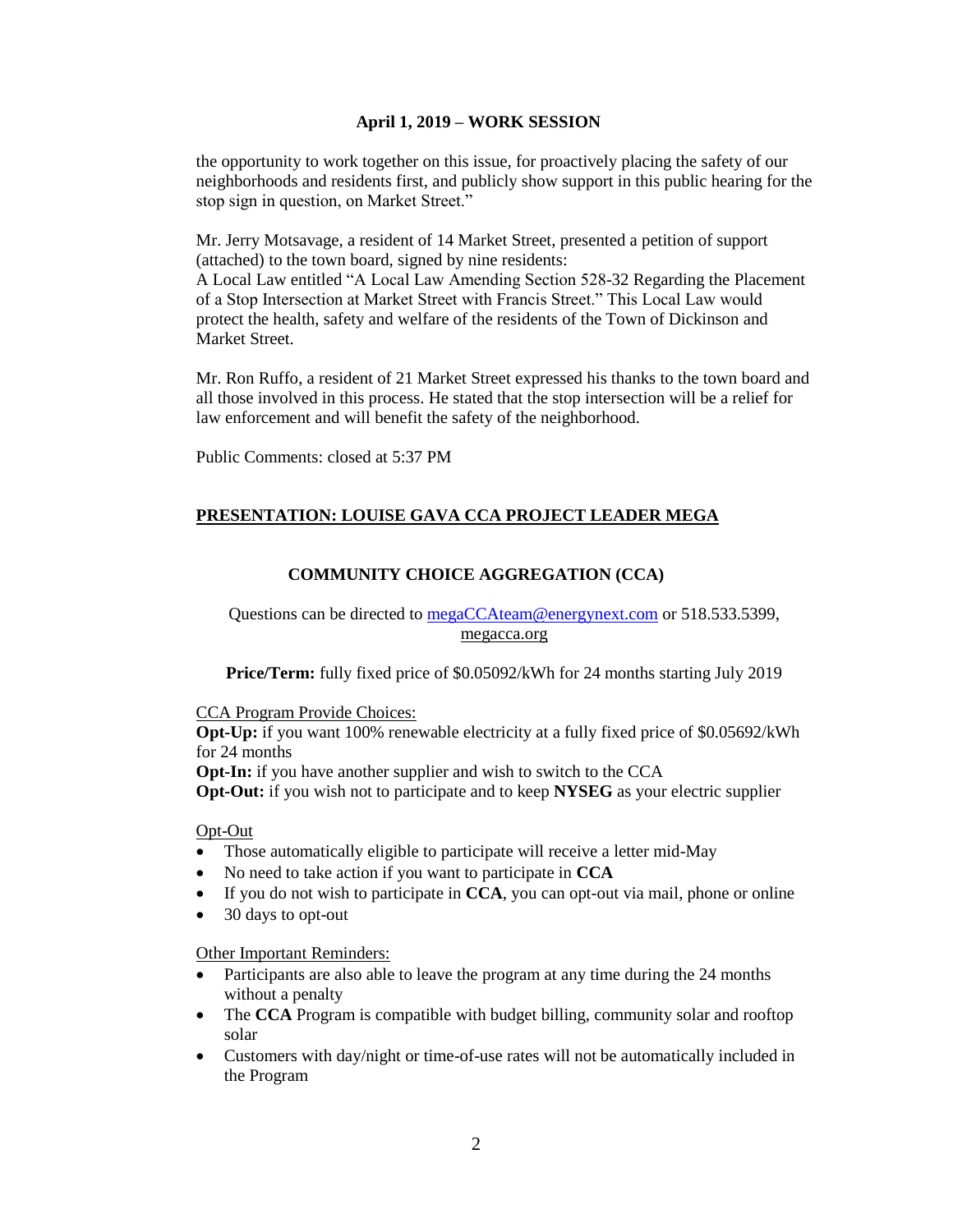Who does what?

- Municipality passed a local law authorizing the opt-out aggregation and approved price/terms
- **MEGA** (Municipal Electric & Gas Alliance) aggregates multiple municipalities and educates
- Constellation, an Exelon company, supplies the electricity

# **CHAIR**

### **2019 TOWN NEWSLETTER**

Supervisor Marinaccio stated that the 2019 Town newsletter went to print and should be delivered to our residents any day now.

## **127 ADAMS DRIVE AUCTION**

Supervisor Marinaccio stated that the 127 Adams Drive property was auctioned off a few weeks ago and clean up and remodeling is under way.

### **DOT 17/81 INTERCHANGE PROJECT UPDATE MEETING - APRIL 4, 2019 AT 9 AM, 33 WEST STATE STREET (KMART PLAZA FIELD OFFICE)**

There will be a briefing on the Prospect Mountain project. Supervisor Marinaccio will be attending.

## **STATUS: SMALL COMMUNITIES GRANT**

Supervisor Marinaccio stated that he has not heard of any updates on the **Small Cities Grant** that we applied for funding to offset renovation costs of the **Sunrise Terrace Community Center**. Mr. Marinaccio believes they are waiting for the town to take the building over.

# **SUNRISE TERRACE COMMUNITY CENTER BUILDING**

Supervisor Marinaccio stated that he and Kathy Groover will be meeting with Attorney Blaise on Friday, April 5<sup>th</sup>, for the purpose of transferring the deed to the Sunrise Terrace Center building to the Town of Dickinson.

# **ACA MEMORIAL**

On Wednesday, April 3, starting at 10:30 AM, a memorial will take place for the  $10<sup>th</sup>$  Anniversary of the April 3, 2009 **American Civic Association** tragedy. This will take place at the **ACA Memorial Park** located on the corner of Clinton Street and Front Street. Supervisor Marinaccio plans on attending. Everyone is welcome to attend.

# **ANNUAL BOCES CELEBRITY PASTA DINNER**

The **Annual BOCES Celebrity Pasta Dinner** will take place this Thursday, April 4, at **BOCES** where Mr. Marinaccio will be serving pasta dinners to those who attend. The event runs from 6 PM to 8 PM. The Supervisor hopes that many can attend this fundraiser that benefits Autism.

### **BROOME COUNTY HABITAT FOR HUMANITY**

Supervisor Marinaccio read a letter he received from Amy Winans, Executive Director of **Broome County Habitat for Humanity**. The letter states that **Habitat for Humanity** has been investigating the vacant lots at 4 and 6 Linda Drive in the Town of Dickinson with the intention of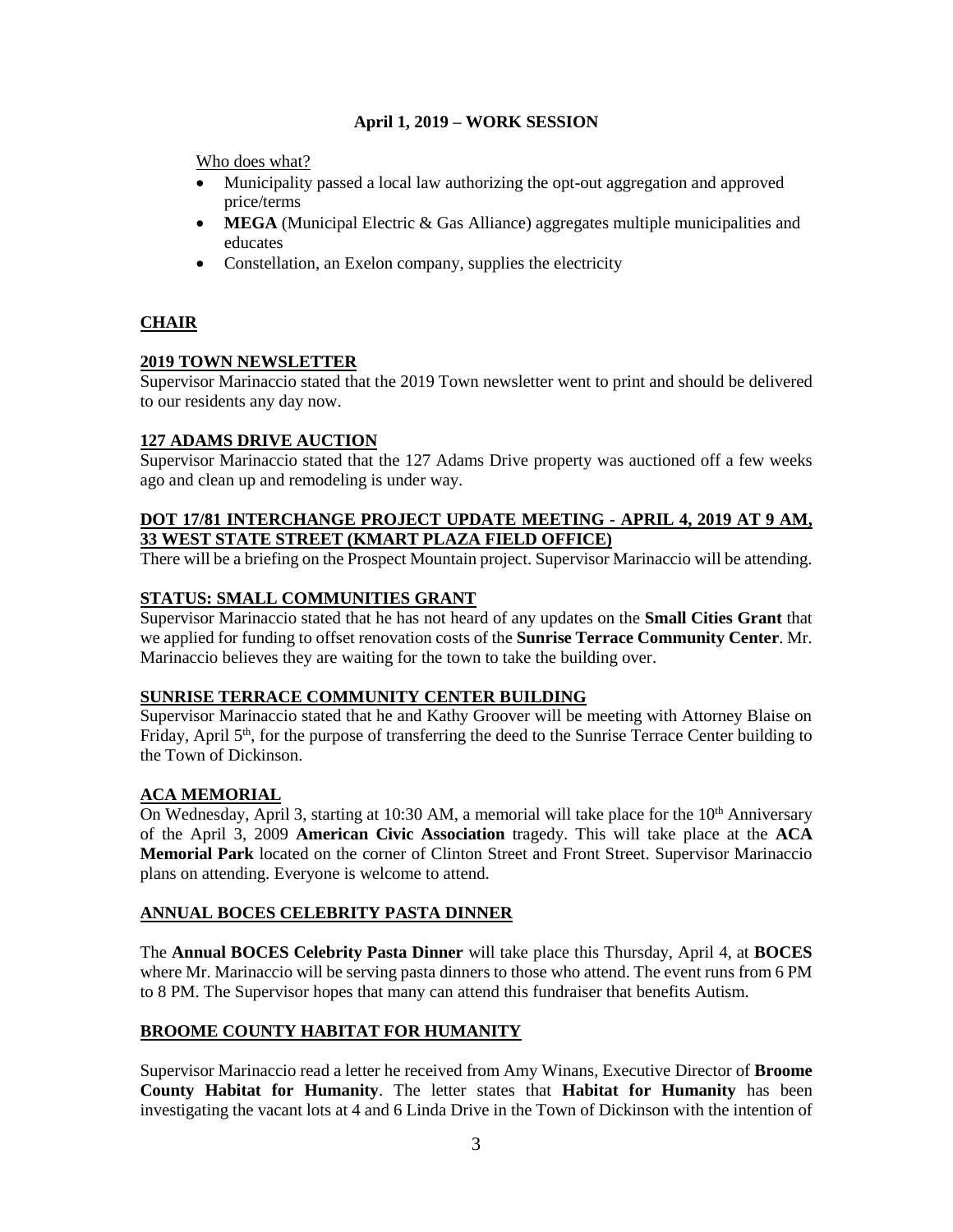purchasing the lots to construct two single family homes as they partner with **Broome Tioga BOCES,** and invites input from the Town of Dickinson.

Councilwoman Exley requested that a representative from **Habitat for Humanity** hold an informational meeting for the residents to explain the program and the selection process.

### **ATTORNEY**

### **2019 MUNICIPAL CLEAN UP DAY**

Attorney Blaise stated that the 2019 **MUNICIPAL CLEAN UP DAY** is scheduled for Saturday, May 18, 2019 from 8 am to 3 pm. A resolution approving **Municipal Clean Up Day** has been prepared and will be placed on next week's agenda.

### **SUNRISE TERRACE BUILDING TRANSFER**

Attorney Blaise stated that he, Supervisor Marinaccio and Kathy Groover (on behalf of the **Sunrise Terrace Association**) will meet at the Town Hall on Friday morning to transfer the Sunrise Terrace Building to the Town.

## **STATUS: NORTH ELY STREET SURVEY/DEEDS**

Public Works Commissioner Kie reported that the North Ely Street Spur has been surveyed - the coordinates have been established, the stakes are in place, and now we need to get with the property owners to transfer the paved section (driveway) of North Ely Street spur to the Town. The second owner has an easement over the spur which won't be needed any longer because the road will go up to the end of their property.

Attorney Blaise will have the descriptions drawn up and transfer the property sometime in the spring.

# **PUBLIC WORKS**

- Public Works Commissioner Kie reported that a Marion Street resident contacted him with concerns regarding an exposed pipe behind his property. There is an easement behind his property where an 18-inch pipe was installed (2011) that leads to a catch basin at the end of Republic Street. There has been some erosion that has led to the exposure of the end of the pipe. It is not impacting the flow of the water. Commissioner Kie stated that he will keep an eye on it and if conditions change, he will address it further.
- Public Works Commissioner Kie reported that he has been confounded by the water and sewer lines on Clifton Ave. He is concerned that there are clay tiles which are in rough shape and will eventually need to be replaced, but he does not know who is responsible for the lines. Mr. Kie has a survey and it states on the bottom of the document that it is understood that 'there are presently located within the boundary of above the described street certain water and sewer lines to which the Town of Dickinson does not accept title and for which the Town of